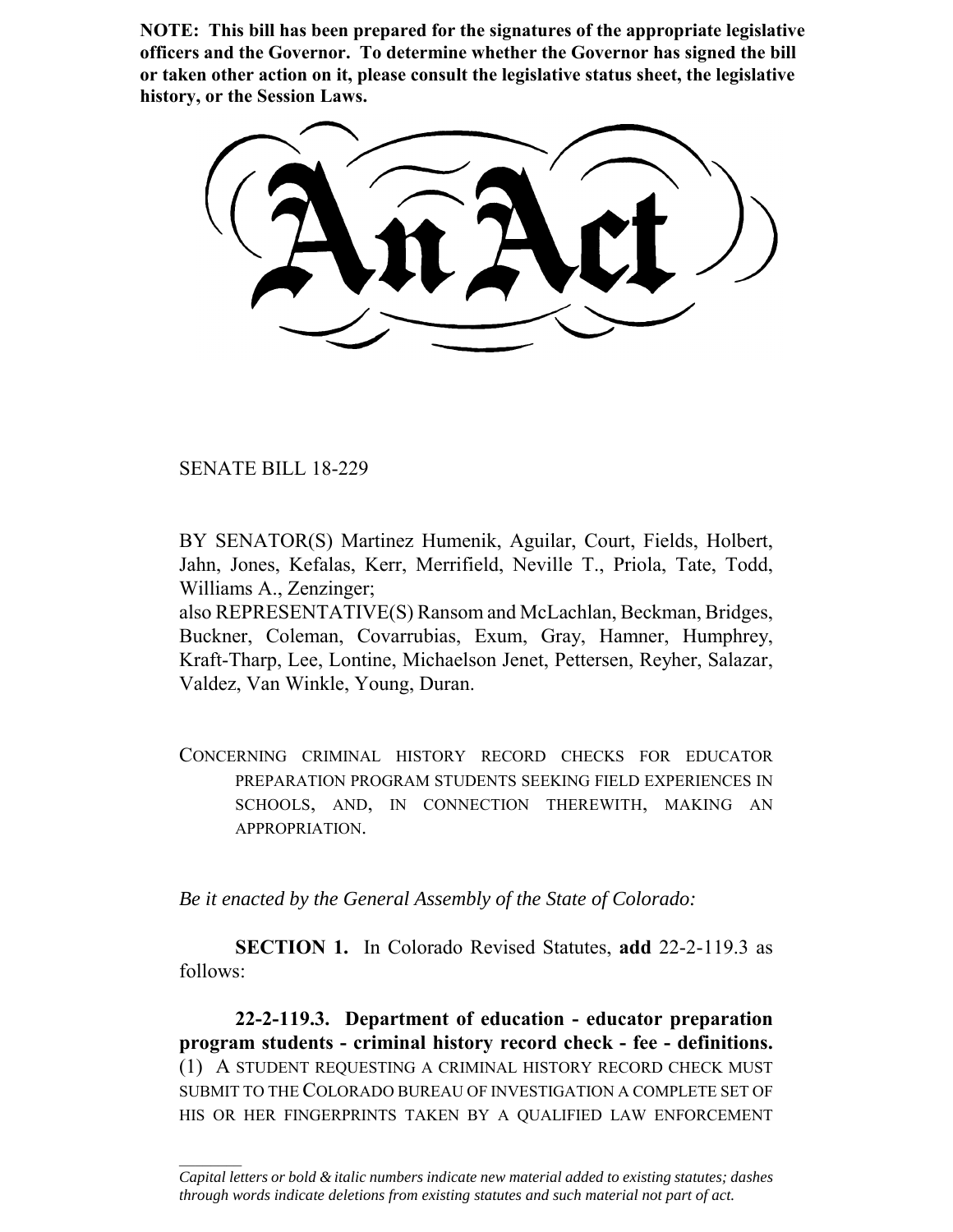AGENCY, AN AUTHORIZED EMPLOYEE OF THE DEPARTMENT AND NOTARIZED, OR ANY THIRD PARTY APPROVED BY THE COLORADO BUREAU OF INVESTIGATION. IF AN APPROVED THIRD PARTY TAKES THE PERSON'S FINGERPRINTS, THE FINGERPRINTS MAY BE ELECTRONICALLY CAPTURED USING COLORADO BUREAU OF INVESTIGATION-APPROVED LIVESCAN EQUIPMENT. THIRD-PARTY VENDORS SHALL NOT KEEP THE STUDENT INFORMATION FOR MORE THAN THIRTY DAYS UNLESS REQUESTED TO DO SO BY THE STUDENT. THE STUDENT SHALL SUBMIT THE FINGERPRINTS FOR THE PURPOSE OF OBTAINING A FINGERPRINT-BASED CRIMINAL HISTORY RECORD CHECK THROUGH THE COLORADO BUREAU OF INVESTIGATION AND THE FEDERAL BUREAU OF INVESTIGATION TO DETERMINE WHETHER THE STUDENT HAS A CRIMINAL HISTORY. THE STUDENT SHALL PAY TO THE COLORADO BUREAU OF INVESTIGATION THE FEE ESTABLISHED BY THE BUREAU FOR CONDUCTING THE CRIMINAL HISTORY RECORD CHECK. UPON COMPLETION OF THE CRIMINAL HISTORY RECORD CHECK, THE BUREAU SHALL FORWARD THE RESULTS TO THE DEPARTMENT.

(2) ON A FORM PROVIDED BY THE DEPARTMENT, THE STUDENT SHALL:

(a) CERTIFY, UNDER PENALTY OF PERJURY, EITHER:

(I) THAT HE OR SHE HAS NEVER BEEN CONVICTED OF COMMITTING ANY FELONY OR MISDEMEANOR, BUT NOT INCLUDING ANY MISDEMEANOR TRAFFIC OFFENSE OR TRAFFIC INFRACTION; OR

(II) THAT HE OR SHE HAS BEEN CONVICTED OF COMMITTING ANY FELONY OR MISDEMEANOR, BUT NOT INCLUDING ANY MISDEMEANOR TRAFFIC OFFENSE OR TRAFFIC INFRACTION.SUCH CERTIFICATION SHALL SPECIFY SUCH FELONY OR MISDEMEANOR FOR WHICH CONVICTED, THE DATE OF SUCH CONVICTION, AND THE COURT ENTERING THE JUDGMENT OF CONVICTION.

(b) FURNISH THE FOLLOWING INFORMATION TO THE DEPARTMENT:

(I) THE EDUCATOR PREPARATION PROGRAM IN WHICH THE STUDENT IS ENROLLED;

(II) THE SCHOOL DISTRICTS OR CHARTER SCHOOLS IN WHICH THE STUDENT HAS BEEN PLACED FOR FIELD EXPERIENCES; AND

PAGE 2-SENATE BILL 18-229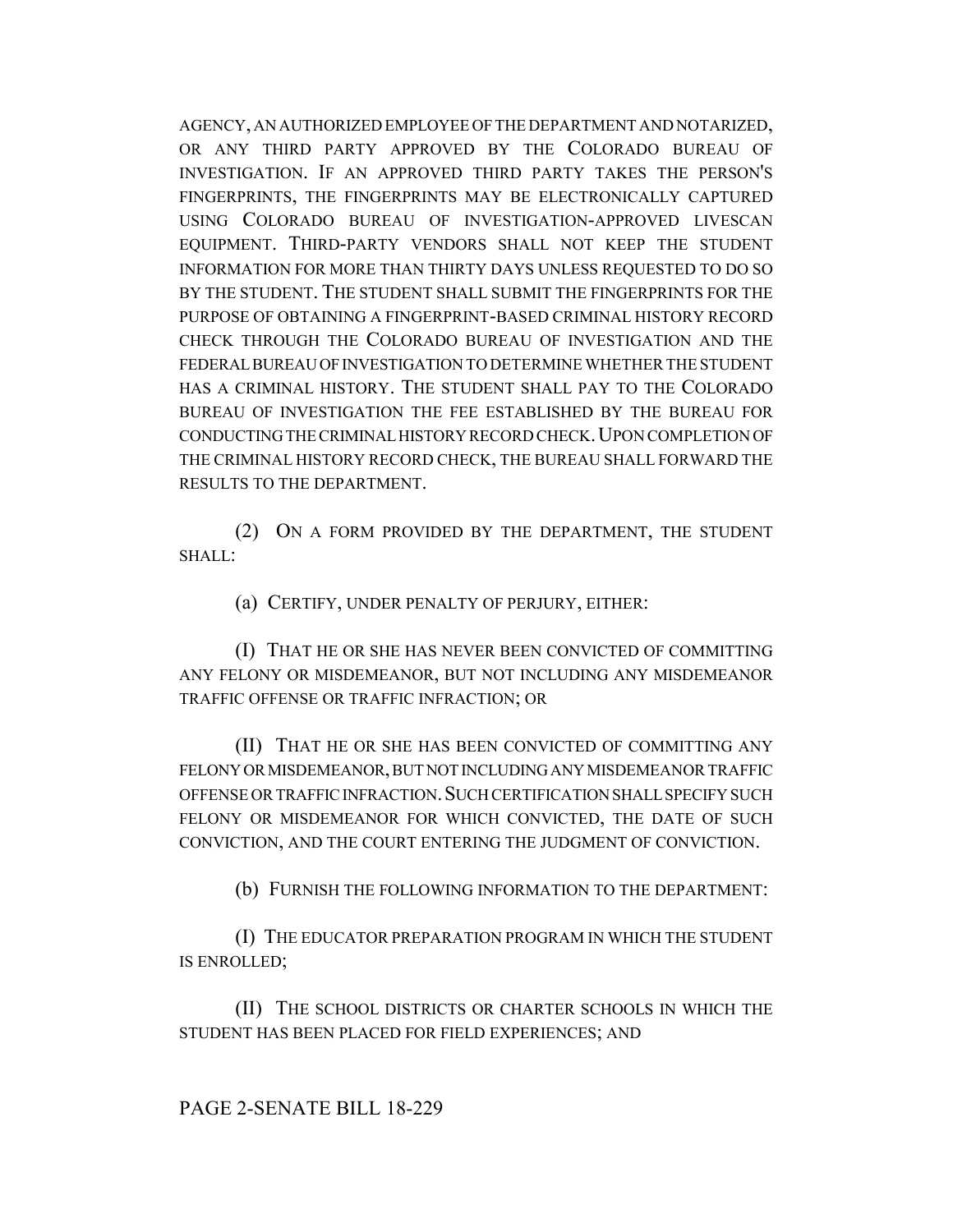(III) ANY OTHER INFORMATION REQUIRED BY THE DEPARTMENT TO RELEASE THE RESULTS OF A CRIMINAL HISTORY RECORD CHECK PURSUANT TO THIS SECTION.

(3) WHEN THE RESULTS OF A FINGERPRINT-BASED CRIMINAL HISTORY RECORD CHECK OF A STUDENT PERFORMED PURSUANT TO THIS SECTION REVEALS A RECORD OF ARREST WITHOUT A DISPOSITION, THE DEPARTMENT SHALL PERFORM A NAME-BASED CRIMINAL HISTORY RECORD CHECK OF THAT STUDENT.

(4) (a) WITHIN SEVEN DAYS OF RECEIVING THE RESULTS OF A CRIMINAL HISTORY RECORD CHECK CONDUCTED PURSUANT TO THIS SECTION, THE DEPARTMENT SHALL PROVIDE THE RESULTS OF SUCH CRIMINAL HISTORY RECORD CHECK, TO THE EXTENT PERMITTED BY STATE OR FEDERAL LAW OR REGULATION, TO THE EDUCATOR PREPARATION PROGRAM IN WHICH THE STUDENT IS ENROLLED AND TO ANY SCHOOL DISTRICT OR CHARTER SCHOOL THAT HAS MADE AN INQUIRY TO THE DEPARTMENT CONCERNING THE RESULTS OF A CRIMINAL HISTORY RECORD CHECK OF A STUDENT WHO HAS BEEN PLACED IN THE SCHOOL DISTRICT OR CHARTER SCHOOL FOR FIELD EXPERIENCES.

(b) THE STUDENT SHALL PROVIDE, ON A FORM APPROVED BY THE DEPARTMENT, ADDITIONAL SCHOOL DISTRICTS OR CHARTER SCHOOLS IN WHICH THE STUDENT HAS BEEN PLACED FOR FIELD EXPERIENCES.

(c) WHEN THE COLORADO BUREAU OF INVESTIGATION PROVIDES THE DEPARTMENT WITH AN UPDATE REGARDING A STUDENT WHO WAS PREVIOUSLY SUBJECT TO A FINGERPRINT-BASED CRIMINAL HISTORY RECORD CHECK, THE DEPARTMENT SHALL PROVIDE THAT UPDATE TO EACH EDUCATION PREPARATION PROGRAM, SCHOOL DISTRICT, AND CHARTER SCHOOL IDENTIFIED BY THE STUDENT AS A SCHOOL DISTRICT OR CHARTER SCHOOL IN WHICH THE STUDENT HAS BEEN PLACED FOR FIELD EXPERIENCES PURSUANT TO THIS SECTION.

(5) THE DEPARTMENT MAY ESTABLISH AND COLLECT A FEE THAT IS BASED ON THE DEPARTMENT'S ACTUAL COSTS ASSOCIATED WITH ADMINISTRATION OF THIS SECTION.

(6) FOR PURPOSES OF THIS SECTION, UNLESS THE CONTEXT OTHERWISE REQUIRES:

## PAGE 3-SENATE BILL 18-229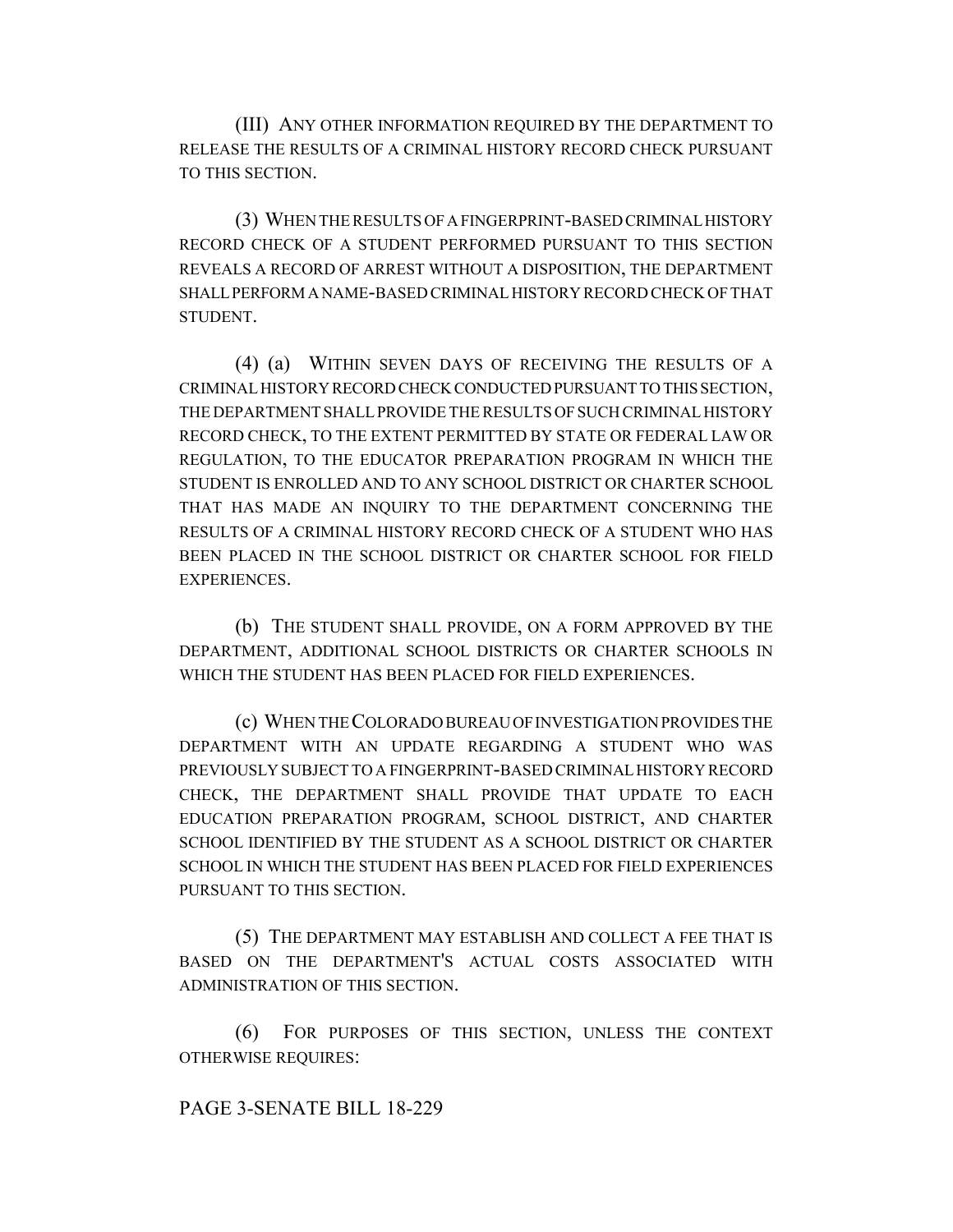(a) "CHARTER SCHOOL" MEANS A CHARTER SCHOOL AUTHORIZED BY A SCHOOL DISTRICT PURSUANT TO PART 1 OF ARTICLE 30.5 OF THIS TITLE 22 OR A CHARTER SCHOOL AUTHORIZED BY THE STATE CHARTER SCHOOL INSTITUTE PURSUANT TO PART 5 OF ARTICLE 30.5 OF THIS TITLE 22.

(b) "CONVICTED" OR "CONVICTION" MEANS A CONVICTION BY A JURY VERDICT OR BY ENTRY OF A VERDICT OR ACCEPTANCE OF A GUILTY PLEA BY A COURT AND ALSO INCLUDES THE FORFEITURE OF ANY BAIL, BOND, OR OTHER SECURITY DEPOSITED TO SECURE THE APPEARANCE BY A PERSON CHARGED WITH HAVING COMMITTED A FELONY OR MISDEMEANOR, THE PAYMENT OF A FINE, A PLEA OF NOLO CONTENDERE, THE IMPOSITION OF A DEFERRED OR SUSPENDED SENTENCE BY THE COURT, OR AN AGREEMENT FOR A DEFERRED PROSECUTION APPROVED BY THE COURT.

(c) "EDUCATOR PREPARATION PROGRAM" MEANS AN APPROVED EDUCATOR PREPARATION PROGRAM AS DEFINED IN SECTION 23-1-121.

(d) "NAME-BASED CRIMINAL HISTORY RECORD CHECK" MEANS A BACKGROUND CHECK PERFORMED USING JUDICIAL DEPARTMENT RECORDS THAT INCLUDES AN INDIVIDUAL'S CONVICTION AND FINAL DISPOSITION OF CASE RECORDS.

(e) "STUDENT" MEANS A STUDENT ENROLLED IN AN EDUCATOR PREPARATION PROGRAM WHO HAS BEEN PLACED IN A SCHOOL DISTRICT OR CHARTER SCHOOL FOR A POSITION THAT WILL PROVIDE FIELD EXPERIENCES TO PREPARE THE STUDENT TO BE A TEACHER OR OTHER SCHOOL PROFESSIONAL.

**SECTION 2.** In Colorado Revised Statutes, 22-30.5-110.7, **add** (10) as follows:

**22-30.5-110.7. Fingerprint-based criminal history record checks - charter school employees - procedures - definitions - exceptions.** (10) SUBSECTIONS (1) TO (4) OF THIS SECTION DO NOT APPLY TO A PERSON WHO HAS SUBMITTED TO A FINGERPRINT-BASED CRIMINAL HISTORY RECORD CHECK PURSUANT TO SECTION 22-2-119.3.

**SECTION 3.** In Colorado Revised Statutes, 22-32-109.8, **amend** (1); and **add** (10)(c) as follows: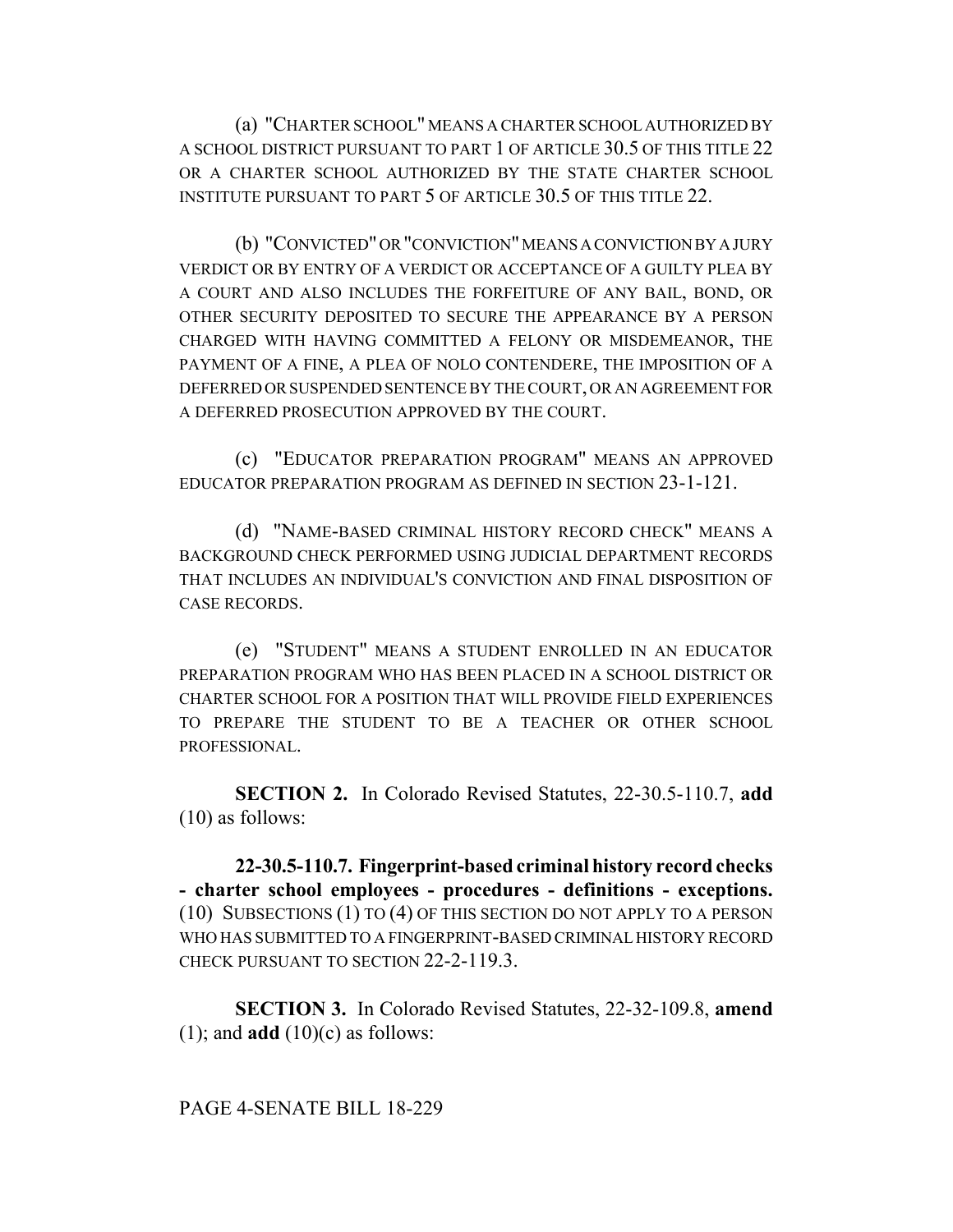**22-32-109.8. Applicants selected for nonlicensed positions submittal of form and fingerprints - prohibition against employing persons - department database.** (1) Except as otherwise provided in subsection  $(10)(a)$  SUBSECTION (10) of this section, any person applying to any school district for any position of employment for which a license issued pursuant to article 60.5 of this title 22 is not required and who is selected for such position of employment by such school district shall submit a complete set of fingerprints of such applicant taken by a qualified law enforcement agency, authorized employee of such school district and notarized, or any third party approved by the Colorado bureau of investigation, in a completed form as specified in subsection (2) of this section. If an approved third party takes the person's fingerprints, the fingerprints may be electronically captured using Colorado bureau of investigation-approved livescan equipment. Third-party vendors shall not keep the applicant information for more than thirty days unless requested to do so by the applicant. The fingerprints and form shall MUST be submitted to the school district at the time requested by such school district.

(10) (c) SUBSECTIONS (1) TO (4) OF THIS SECTION DO NOT APPLY TO A PERSON WHO HAS SUBMITTED TO A FINGERPRINT-BASED CRIMINAL HISTORY RECORD CHECK PURSUANT TO SECTION 22-2-119.3.

**SECTION 4.** In Colorado Revised Statutes, 22-60.5-103, **amend**  $(1)(a)$  as follows:

**22-60.5-103. Applicants - licenses - authorizations - submittal of form and fingerprints - failure to comply constitutes grounds for** denial. (1) (a) Prior to submitting to the department of education an application for any license specified in section 22-60.5-201, 22-60.5-210, 22-60.5-301, or 22-60.5-306 or for any authorization specified in section 22-60.5-111, each applicant shall submit to the Colorado bureau of investigation a complete set of fingerprints of such applicant, taken by a qualified law enforcement agency or any third party approved by the Colorado bureau of investigation, unless the applicant previously submitted a complete set of his or her fingerprints to the department of education or the Colorado bureau of investigation in connection with an application for a license or authorization specified in this article 60.5 OR, IF THE APPLICANT HAS CONTINUOUSLY RESIDED IN COLORADO SINCE SUBMITTING FINGERPRINTS TO THE BUREAU, HAS PREVIOUSLY SUBMITTED FINGERPRINTS PURSUANT TO SECTION 22-2-119.3. If an approved third party takes the

PAGE 5-SENATE BILL 18-229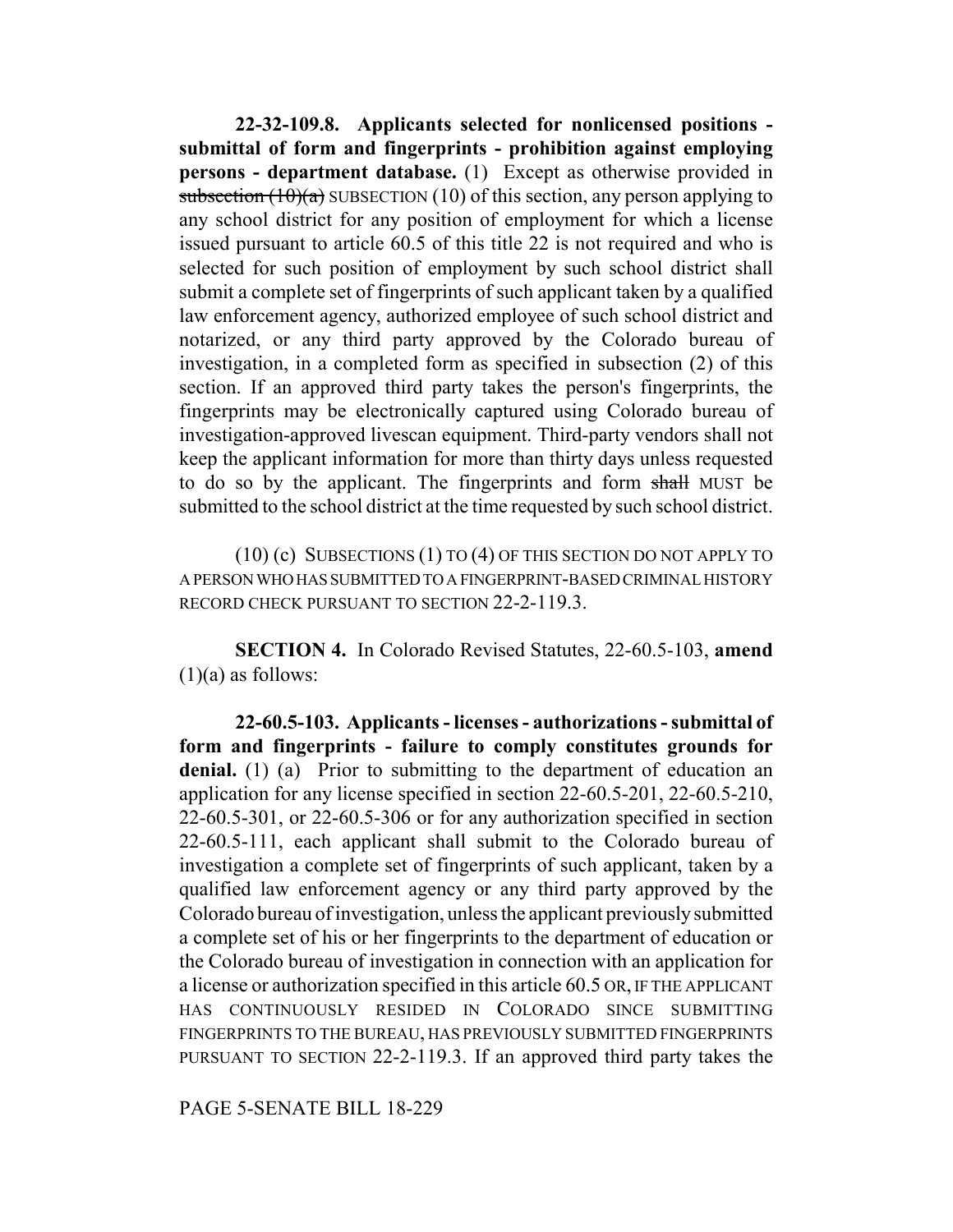person's fingerprints, the fingerprints may be electronically captured using Colorado bureau of investigation-approved livescan equipment. Third-party vendors shall not keep the applicant information for more than thirty days unless requested to do so by the applicant. The applicant shall submit the fingerprints for the purpose of obtaining a fingerprint-based criminal history record check through the Colorado bureau of investigation and the federal bureau of investigation to determine whether the applicant for licensure or authorization has a criminal history. The applicant shall pay to the Colorado bureau of investigation the fee established by the bureau for conducting the criminal history record check. Upon completion of the criminal history record check, the bureau shall forward the results to the department of education.

**SECTION 5.** In Colorado Revised Statutes, **add** 22-62-103.5 as follows:

**22-62-103.5. Criminal history record checks - definition.** (1) A SCHOOL DISTRICT OR CHARTER SCHOOL THAT REQUIRES A FINGERPRINT-BASED CRIMINAL HISTORY RECORD CHECK OR A NAME-BASED CRIMINAL HISTORY RECORD CHECK FOR A STUDENT ENROLLED IN AN EDUCATOR PREPARATION PROGRAM WHO APPLIES FOR FIELD EXPERIENCES WITHIN THE SCHOOL DISTRICT OR CHARTER SCHOOL MUST ACCEPT THE RESULTS OF A FINGERPRINT-BASED CRIMINAL HISTORY RECORD CHECK OR A NAME-BASED CRIMINAL HISTORY RECORD CHECK PERFORMED PURSUANT TO SECTION 22-2-119.3 AS SATISFACTION OF THE REQUIREMENT.

(2) FOR THE PURPOSE OF THIS SECTION, "CHARTER SCHOOL" MEANS A CHARTER SCHOOL AUTHORIZED BY A SCHOOL DISTRICT PURSUANT TO PART 1 OF ARTICLE 30.5 OF THIS TITLE 22 OR A CHARTER SCHOOL AUTHORIZED BY THE STATE CHARTER SCHOOL INSTITUTE PURSUANT TO PART 5 OF ARTICLE 30.5 OF THIS TITLE 22.

**SECTION 6. Appropriation.** For the 2018-19 state fiscal year, \$34,065 is appropriated to the department of public safety for use by the biometric identification and records unit. This appropriation is from the Colorado bureau of investigation identification unit fund created in section 24-33.5-426, C.R.S., and is based on an assumption that the unit will require an additional 0.2 FTE. To implement this act, the unit may use this appropriation for criminal history record checks.

PAGE 6-SENATE BILL 18-229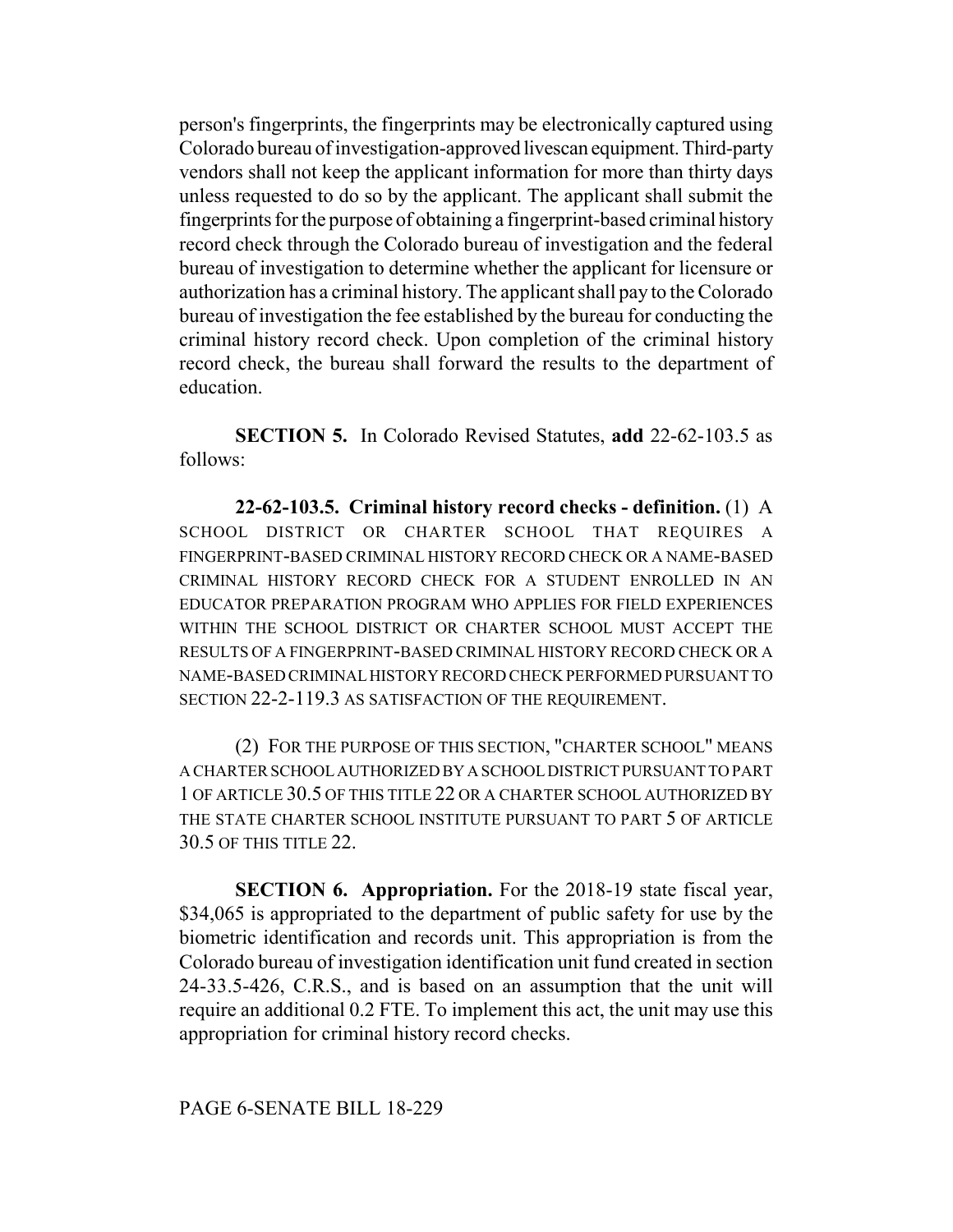**SECTION 7. Act subject to petition - effective date.** This act takes effect at 12:01 a.m. on the day following the expiration of the ninety-day period after final adjournment of the general assembly (August 8, 2018, if adjournment sine die is on May 9, 2018); except that, if a referendum petition is filed pursuant to section 1 (3) of article V of the state constitution against this act or an item, section, or part of this act within such period, then the act, item, section, or part will not take effect unless